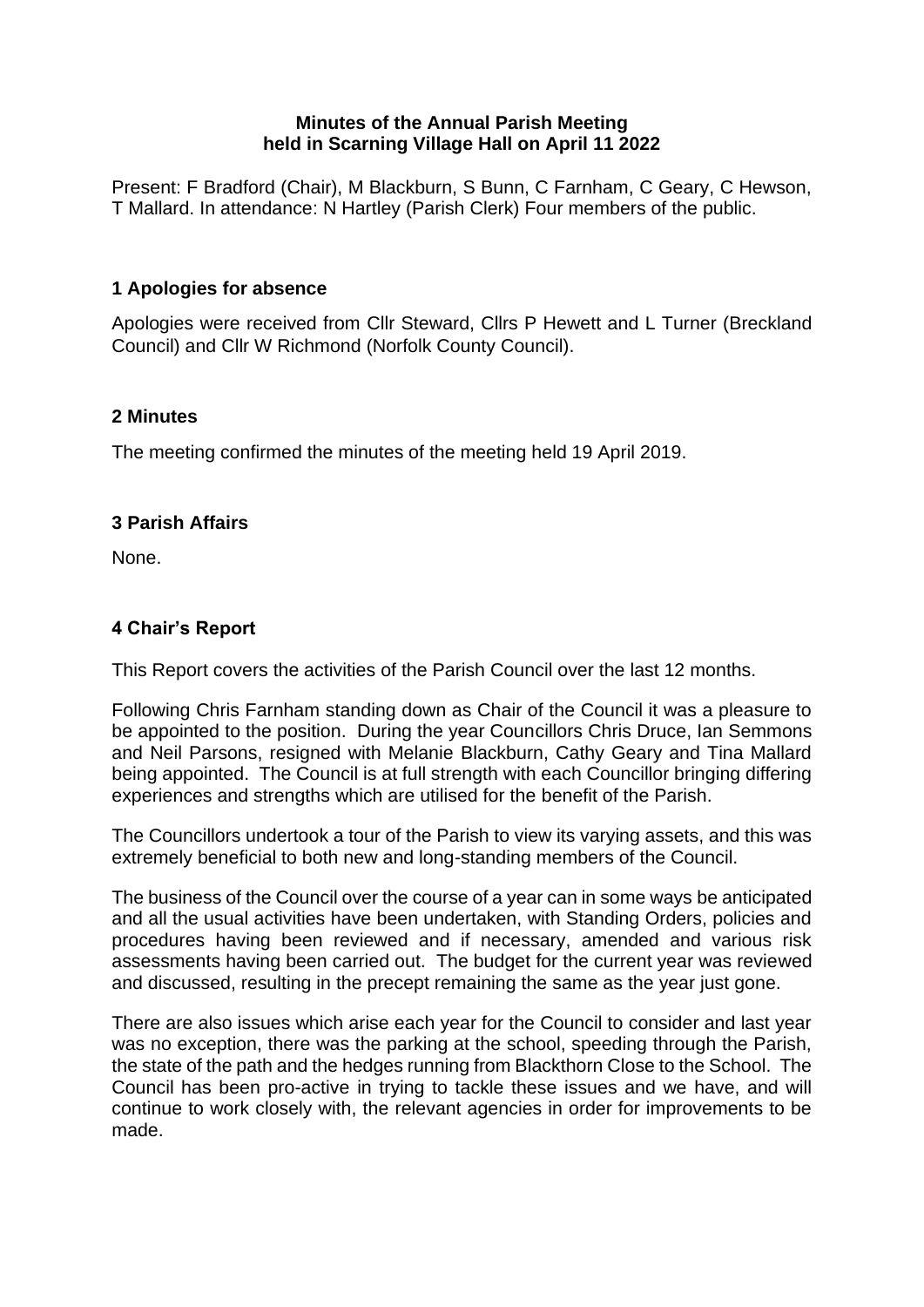During the year we have seen the establishment of a Speed Watch Group, its volunteers are fully trained and within the first few weeks of the Group being in action a number of drivers have been caught speeding. The Group works closely with the Police, and we are very thankful for the time that the volunteers give to carry out this activity.

The Parish in the last year has seen some new additions such as a bus shelter by the Village Hall, LED lighting, together with play equipment in both the Blackthorn Drive and Shipdham Lane playing fields. New welcome to Scarning signs have been erected which include the Beacon logo and very smart they look too. The signs are complimented by our flower boxes which are lovely and the Council thanks Sharon Goldsworthy for the effort she puts in to ensure they are maintained.

The Beacon magazine has gone from strength to strength with its content being educational, informative and witty. It is also able to raise funds which are distributed to appropriate charities as voted upon by its readers. Many thanks to Chris Farnham for his commitment to the magazine.

Litter picks have been carried out during the year and it is so encouraging to see the number of volunteers who turn up for these events and they are bolstered by the Dereham group joining us. Again, thanks to all those who have picked their way through the Parish and also to those who continue to litter pick on a regular basis.

The Council has organised defibrillator and mini first aid courses which are open to all and held in the Village Hall we will continue to do so on a six-month basis for as long as a need remains.

We saw our first externally organised Maui Waui Festival in August which brought with it both e-mails of concern and praise, the Parish Council has no actual involvement with the event other than to try and ensure that the interests and concerns of the Parish are understood by its co-ordinators.

We have seen the instigation of the Bright ideas for Scarning forum whereby the Council receives e-mails with suggestions for the improvement of the Parish and its amenities, these are considered and where possible taken forward. This is an ongoing project to which the Council is committed.

In December last year the Council was presented with a plaque by a representative of the Lord-Lieutenant of Norfolk to commemorate our community's resilience in the year to the pandemic. The plaque will be displayed in the Village Hall.

In relation to the Queen's Jubilee the Council has two events planned the lighting of the beacon and the holding of a big tea, many thanks to all those who are and will help to make these events a success.

A Council works as a team endeavouring to do the best that it can for the community, and I would like to thank the Breckland Council and Norfolk County Council's representatives for their input and assistance to the Parish Council over the last year and obviously the Council's thanks go to the Clerk, Nick Hartley who ensures that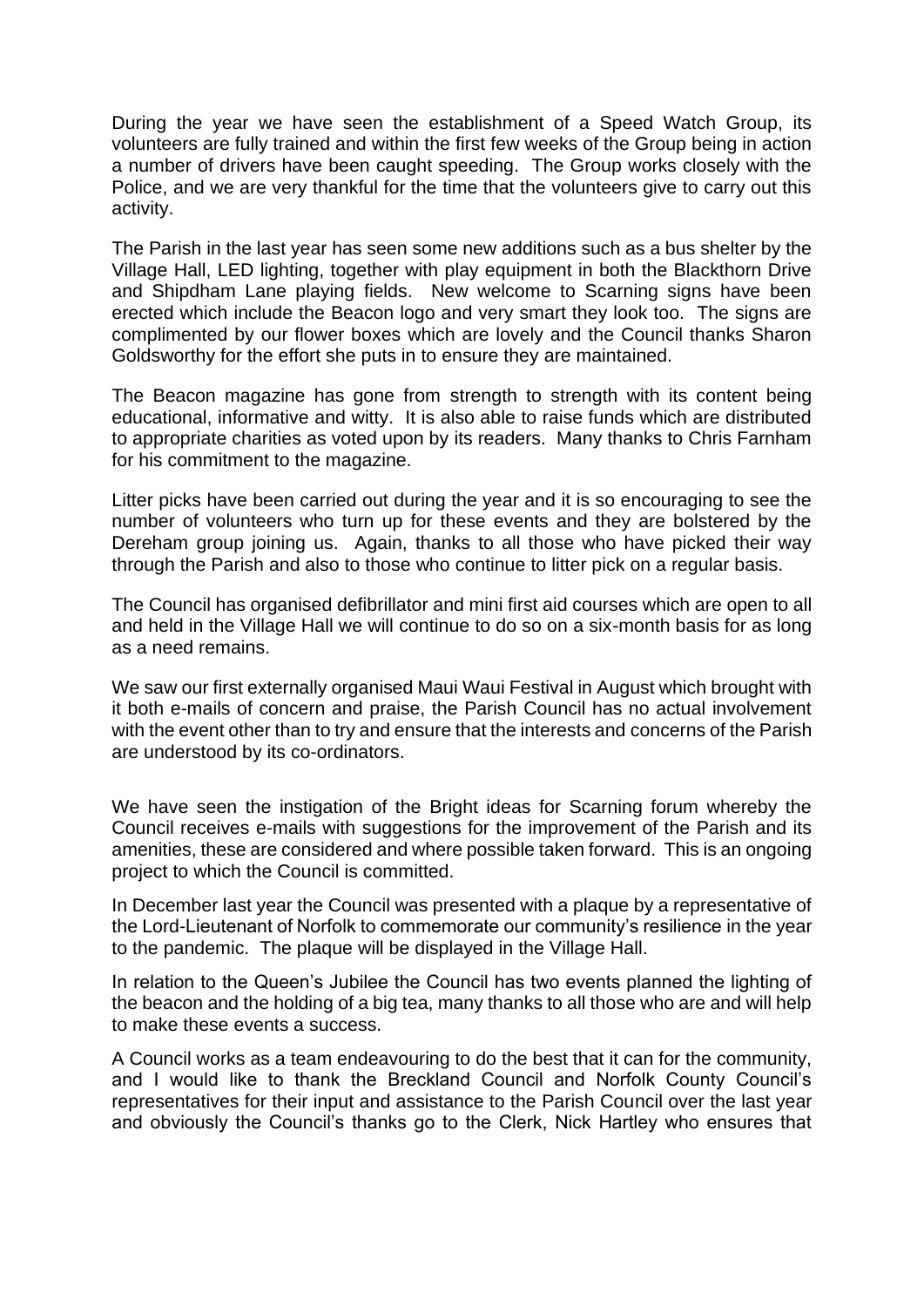decisions are enacted and that the Council works within its guidelines which is no small task.

# **5 County Councillor's report**

### **Norfolk County Council highlights for 2021/22**

- 70% of Norfolk streetlights converted, or work underway to convert to LED
- 96.7% of highways inspections completed within timescale
- 99.6% of dangerous highway defects dealt with within timescales set out in the Transport Asset Management Plan
- 94% of Looked after Children (LAC) with an up-to-date Personal Education Plan
- Completed 51,000 Adult Social Care Assessments for 20,700 people.

# The 2022/23 Budget

A **£464 million** net revenue budget, **a £25m increase** from last year, with increased spending across key service areas and capital programmes, along with a 2.99 per cent Council Tax rise has been agreed to enable Norfolk to build back better after the pandemic.

**Adult Social Services** will see an additional **£35.4m** of investment, against savings of £10.5m, **Children's Services** will receive **£23.2m** of further investment, with **a further £10m** this year for the **SEND School Programme**, with £12m against planned savings and **Community and Environmental Services** will see an additional **£11.2m**, against savings of £3.5m.

Within Community and Environmental Services there will be the **£10m pothole fund** to draw upon, **new recycling centres** across the County, **£5m on library upkeep** and extension of services and **£12m on the Better Broadband project**.

There has been substantial **Beryl Bikes and E-Scooters** uptake during the past year, with the average journey being over 3.5km (taking multiple car journeys out of the City) and multiple Local Cycling, Walking Infrastructure Plans (LCWIPS) plans being developed across the County (including Greater Norwich, King's Lynn, Great Yarmouth and Dereham).

These commitments are in keeping with my Conversative Groups 2021 Manifesto pledges to deliver a better future for Norfolk through:

- Protecting valued services
- Investing in care cervices
- Strengthening community resilience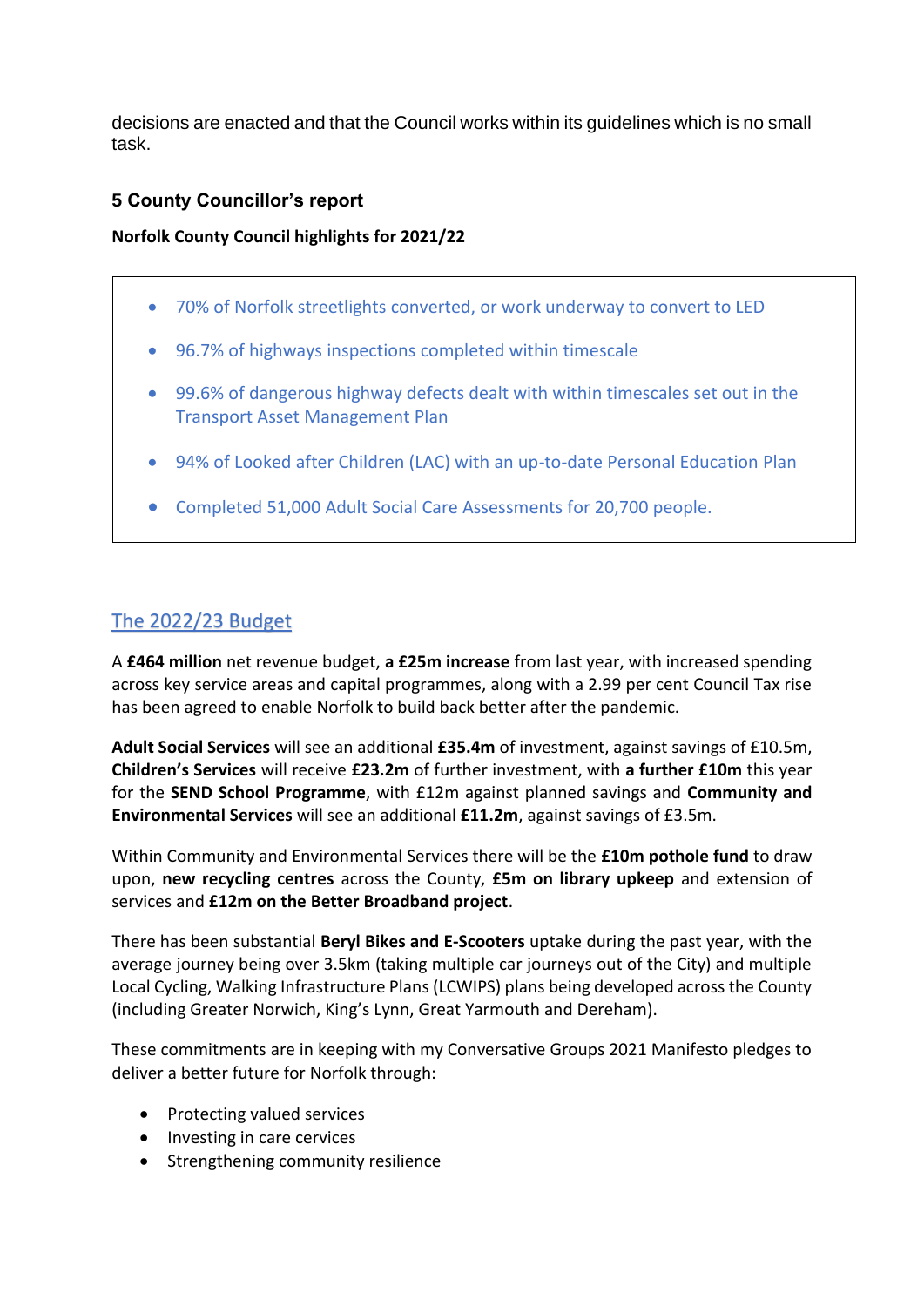- Leading on economic development
- Supporting families and young people
- Caring for our environment

### **Protecting Valued Services**

### **Love Norfolk, Hate Litter – boost for pickers as litter can now be accepted at recycling centres**

As the national Great British Spring Clean launched on 28<sup>th</sup> May 2021, there was good news for litter pickers as the county council announces that it was able to accept litter at any of Norfolk's recycling centres.

From the 28<sup>th</sup>, anyone who picked a small amount of litter in the county was (and is still able to) bring up to three bags of the waste to a recycling centre for disposal. People looking to organise a group litter pick are still urged to contact their district council who can help provide bags, grabbers and arrange for collection of the waste collected.

### **£29m 'pothole prevention' work now well underway across Norfolk**

Pavements, cycleways and roads all benefited from the county's £29m maintenance programme taking place right across Norfolk this year.

The crucial upkeep work is a key part of the £42 million budget for roads and infrastructure that was agreed in February 2021.

This year £4.5m is being spent on maintaining pavements and paths, for example a £167,000 scheme to remove the existing worn and uneven pavement surface on Kennedy Avenue in Gorleston and replace it with a new smooth asphalt surface will be getting underway in late July.

#### **Brand new £1.9m Norwich South recycling Centre opens today**

Norfolk's newest recycling centre opened to the public in December.

The £1.9m recycling centre is the sister site to the new Norwich North recycling centre that opened on  $22<sup>nd</sup>$  September. Together the two sites will provide improved recycling facilities for the growing greater Norwich area.

As the new Norwich South recycling centre opens at Harford, just off the A47/A140 junction, staff bid farewell to the old site at Ketteringham that closed yesterday.

The move to a larger site allows room for a one-way traffic system to smooth traffic flow and reduce queues, low-level bins meaning people will not have to climb steps to recycle their waste, and there is plenty of parking for cars, bicycles and vehicles with trailers.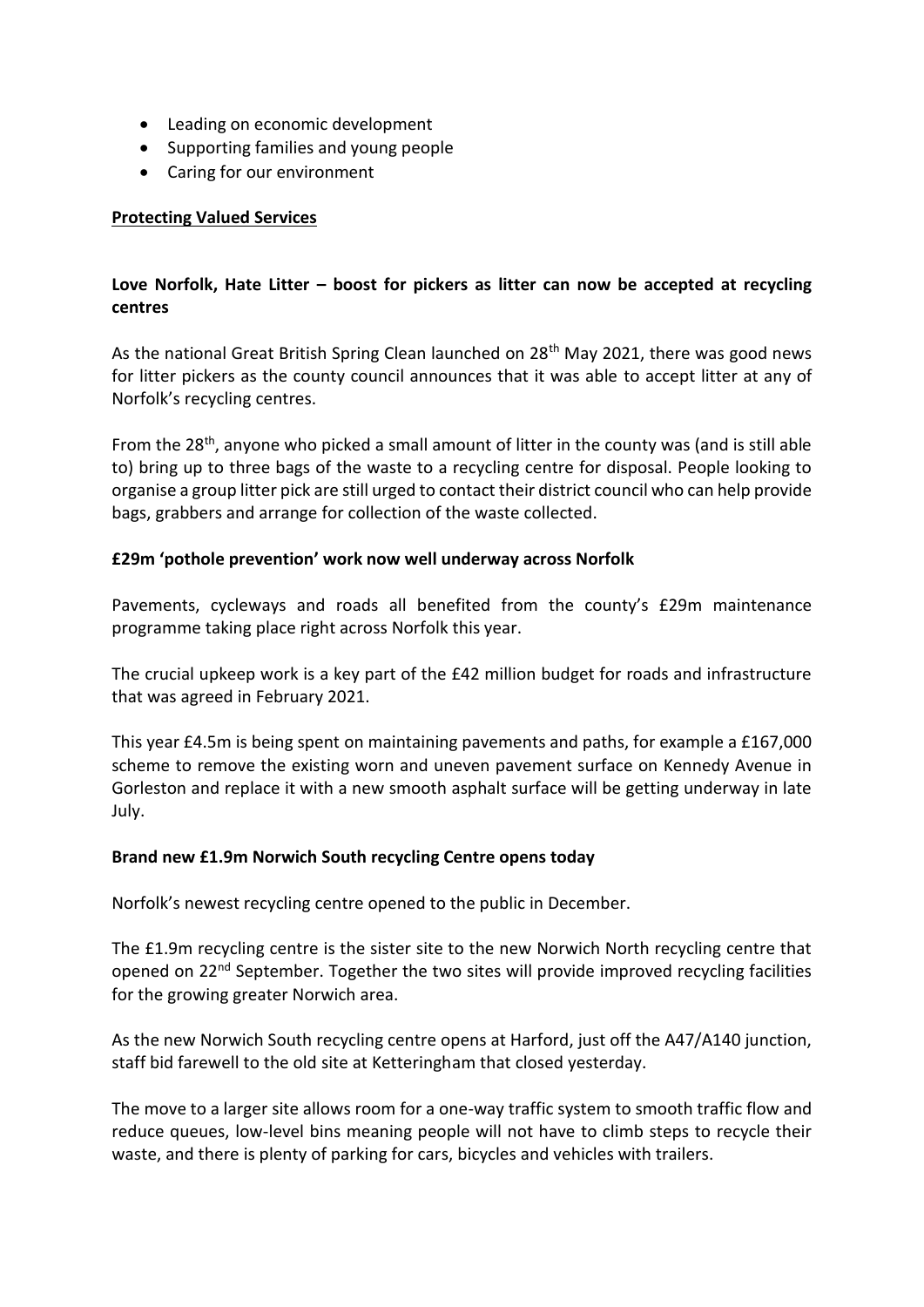### **Fire and Rescue staff presented with awards**

The achievements of staff across Norfolk Fire & Rescue Service have been recognised through employee awards.

A ceremony to present the awards was cancelled due to the pandemic, so senior leaders have visited some of the recipients of the 2021 awards individually and will continue to do so when Covid-19 restrictions allow.

As well as honouring staff with long service awards, categories also included fundraiser of the year, making a difference awards and leadership accolades.

### **Council wins national award for its work with the armed forces**

Norfolk County Council has been recognised for its outstanding support of the armed forces community in Norfolk, following an announcement from the Ministry of Defence.

The local authority has been given the Gold Award, the highest honour handed out through the Defence Employer Recognition Scheme.

The award is given to organisations that employ and support those who serve in the armed forces, service leavers, veterans and their families, with the Gold Award also acknowledging the Council's partnership working through the Norfolk Armed Forces Covenant Board.

This includes successfully addressing a significant gap in the dental service provision in the West of the County. It negotiated with the Ministry of Defence and NHS England, to ensure the opening of a new dental practice for serving and civilian families at RAF Marham and the surrounding area.

#### **Investing in care Services**

#### **Plan to tackle adult social care's winter pressures**

Plans to support Adult Social Services with the expected "winter pressures" have been unveiled.

A report was heard by Norfolk County Council's Cabinet in December saying that Adult Social Services across the country are facing unprecedented challenges. However, here in Norfolk practical solutions are being put in place.

The report said: 'Norfolk Adult Social Services face a level of unprecedented challenge in 2021/22 as a result of the pandemic, with national and local workforce shortages, rising demand in hospitals and the community and the continued infection risk posed by COVID-19 as well as other recurring respiratory viruses such as flu.'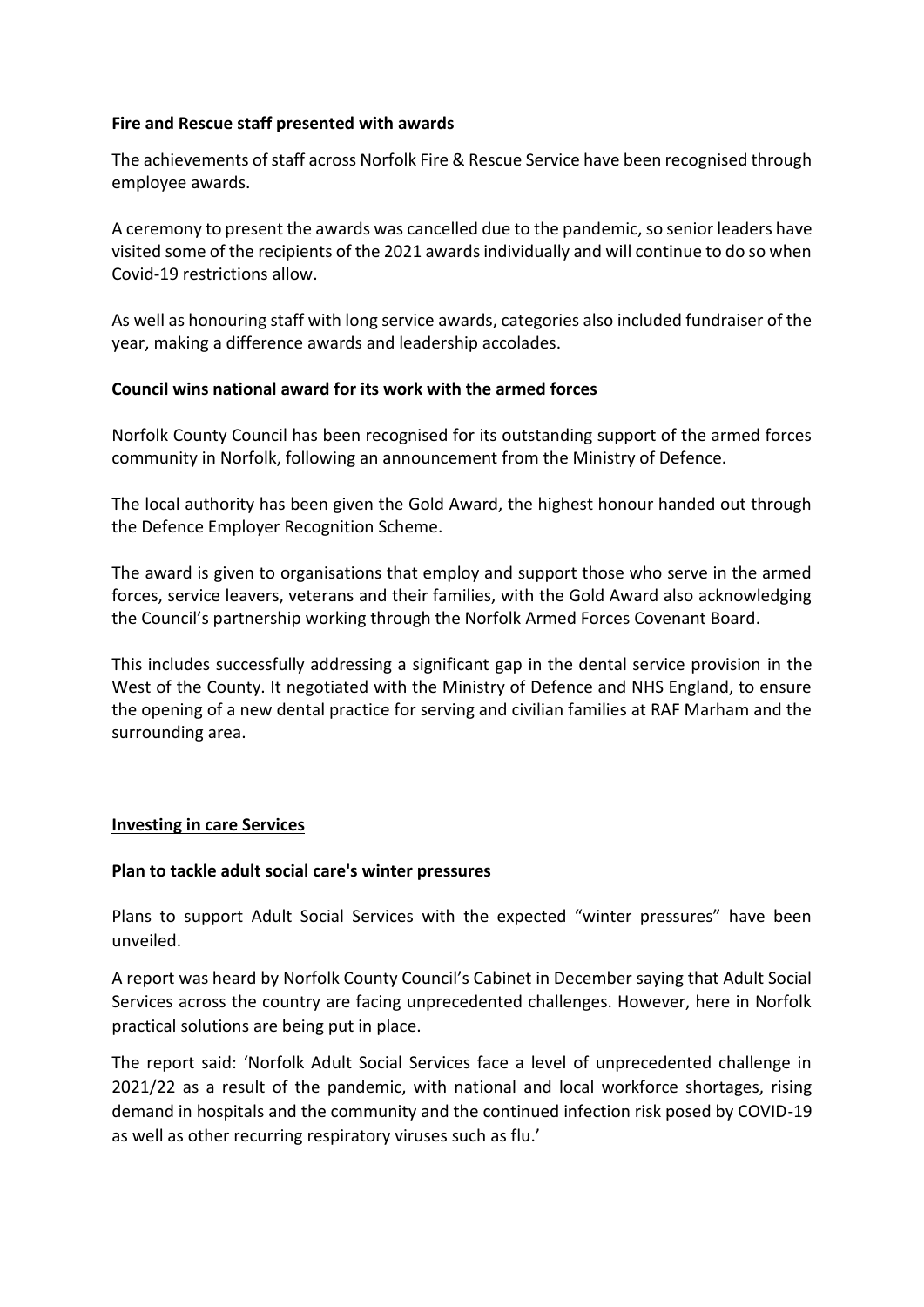Adult Social Services received 20,279 calls for support between April and October this year – an increase of 9,400 over four years.

Action being taken by the Council includes:

- Expanding action to support people at home or, where appropriate, in short term residential settings
- Stepping up the council's care recruitment campaign, to tackle staff shortages
- Providing wrap-around support for care settings
- Providing assistive technology, with 100 video phones sent out to homes
- Improving capacity in the Norfolk First Response service
- Supporting mental health services, with three new step down services

### **Norfolk to take a step closer to new integrated approach to health and care**

Norfolk County Council has agreed their support for new local Health and Wellbeing Partnerships, putting local communities at the heart of health and care in their area.

Under the Health and Care Bill, Integrated care systems (ICSs) are being established in all areas of the country to drive changes that are intended to lead to better, more joined-up care for the population.

Much of the activity to deliver integrated health and care and improve the population's health will happen more locally in the places where people live and work, meaning the new Health and Wellbeing Partnerships will play a key role in driving forward this activity.

### **Strengthening community Resilience**

### **A new single point of contact for flooding in Norfolk has been launched, allowing residents to report any sort of flooding quickly and efficiently**

In the event of flooding residents can call 0344 800 8013 to report it.

Alternatively, residents can continue to report flooding online via **[our flooding pages](https://www.norfolk.gov.uk/safety/floods)**.

The new number gives residents a single point of contact and allows reports to be made swiftly.

Different agencies respond to different types of flooding, which has historically made reporting a flood by telephone more complicated when and where it is not possible to ascertain the source of floodwaters. The new number provides a single point of contact making the reporting of flooding quicker and easier.

Where there is a potential risk to life from flooding people should still call 999 immediately.

#### **Flood Reserve Fund spending agreed**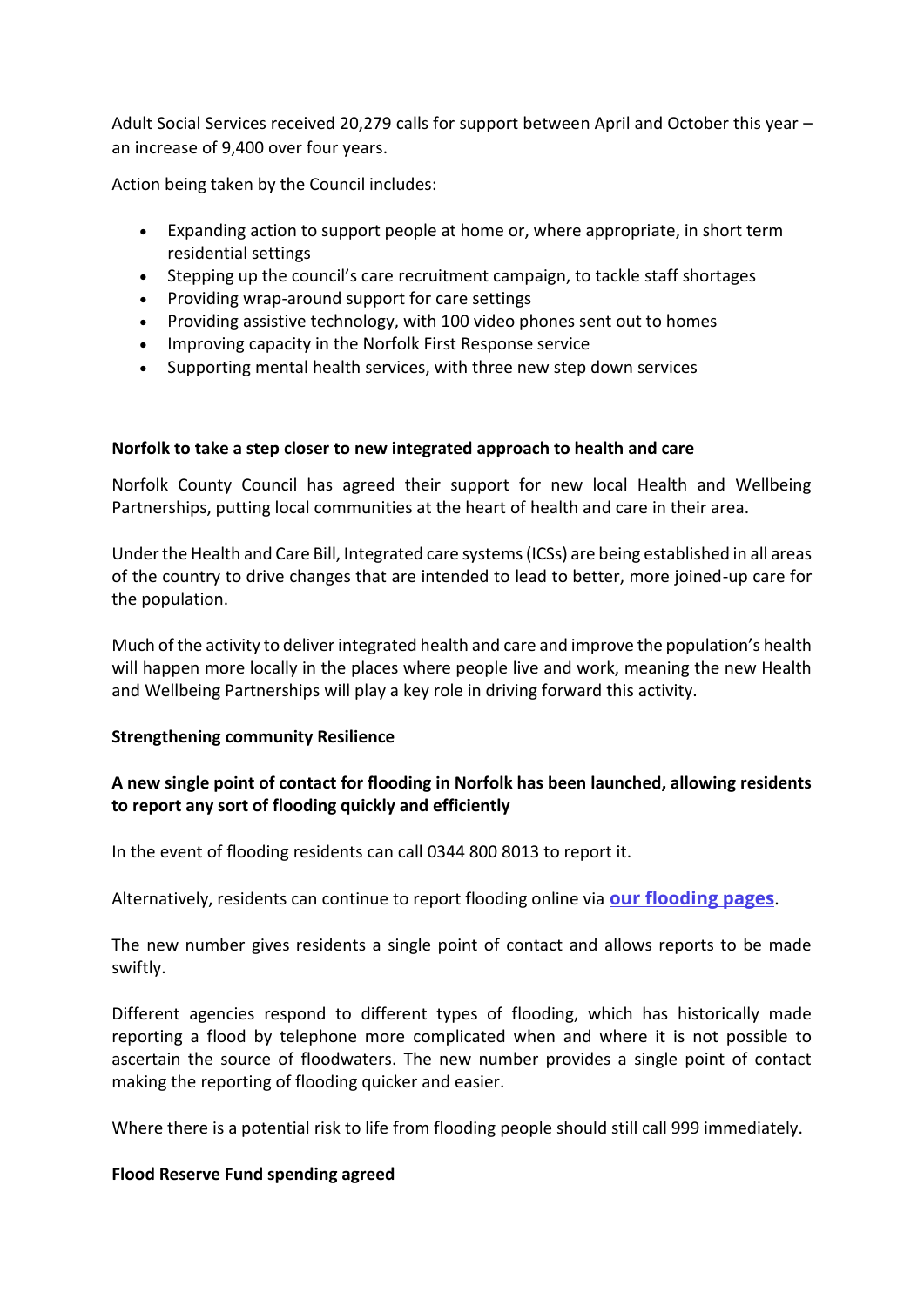Norfolk's Cabinet considered the allocation of the council's £1.5m Flood Reserve Fund to support urgent works, repairs and to enable recommendations from flood investigation reports.

The Reserve Fund was set up in the annual budget for 2021/22 agreed by the County Council in their budget meeting in February.

The Cabinet meeting, held on  $6<sup>th</sup>$  September, discussed the proposed allocation of the funding, including £695k for additional highway and ditch maintenance and £365k for drainage asset improvements.

This funding will be used for work on the 285,864 metres of drainage grips and 31,037 metres of kerb drains on Norfolk's highways, as well as operations to clear some of the county's 145,305 gullies that help drain rain water.

### **Norfolk Strategic Flood Alliance formally adopts Strategy**

The Norfolk Strategic Flooding Alliance (NSFA) has formally adopted an overall Strategy, designed to enable county wide responses to flooding across all agencies involved.

The Strategy, which lays out the NSFA's vision, objectives, approach and structure, is a major milestone in the development of the Alliance, which was founded earlier this year to bring together all agencies and partners involved in planning for and responding to flooding in Norfolk.

#### **£1million awarded to community groups across Norfolk**

Community and voluntary organisations across Norfolk were set for a major cash boost as the recipients of the **[Norfolk Social Infrastructure Fund](https://www.norfolk.gov.uk/business/grants-and-funding/norfolk-social-infrastructure-fund)** were announced.

Norfolk County Council has handed out £1.02 million to 25 different organisations, with grants ranging £3,400 all the way up to £250,000.

In total, the fund saw 64 applications with funding requests that totalled almost £5million. This was more than double the number of applications received last year.

#### **Leading on Economic Development**

#### **Ground-breaking partnership to provide Covid-19 recovery support for Norfolk**

Norfolk County Council and New Anglia LEP were part of an ambitious cross-border project which helped to deliver a unique package of Covid-19 recovery support for local businesses and people.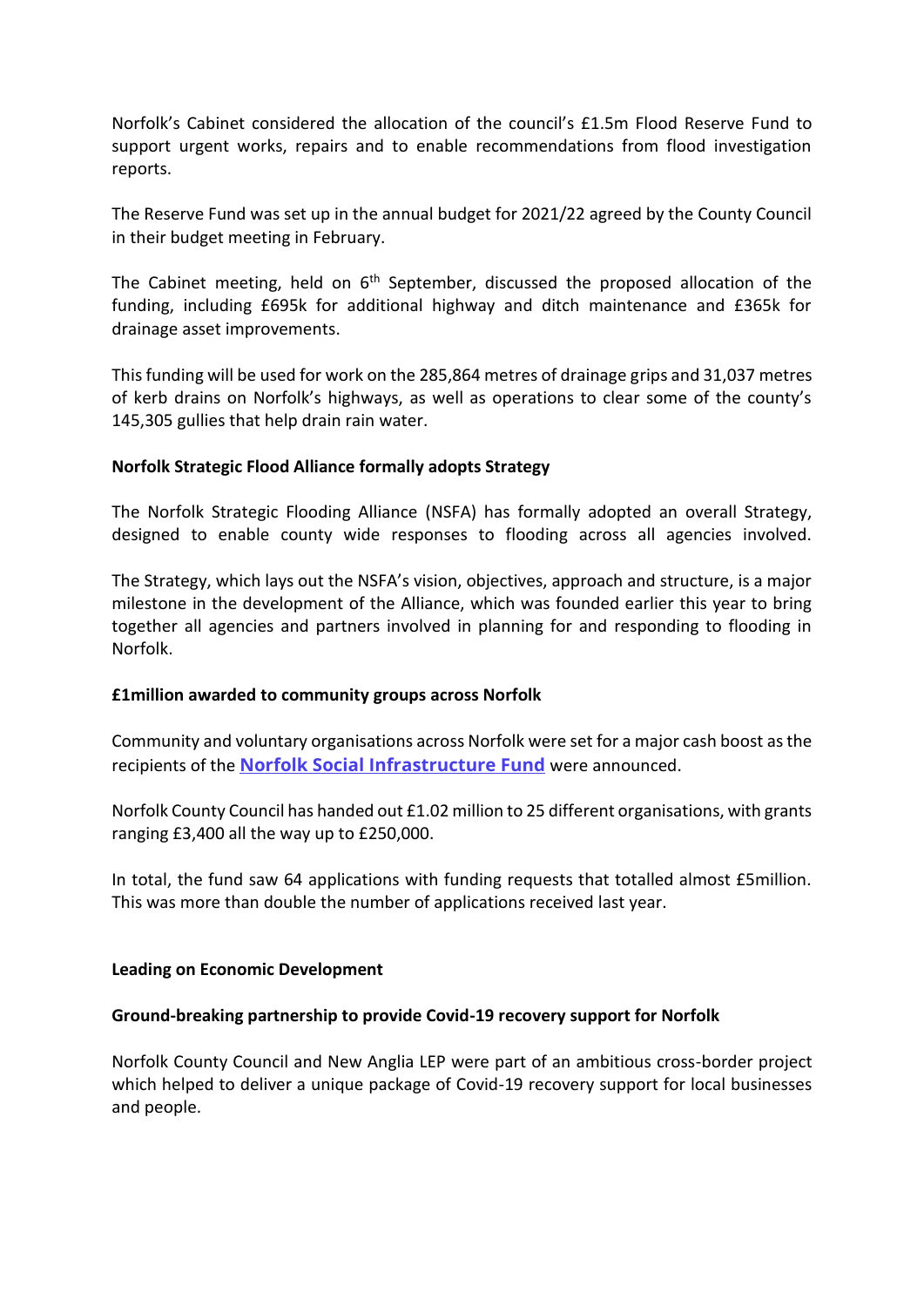The C-CARE (Covid Channel Area Response Exchange) initiative, funded by the Interreg France (Channel) England programme which has allocated €2.2m for C-CARE in Norfolk, was set to reach businesses and people that were been hit hardest in the pandemic.

Drawing on a range of expertise from local government, enterprise and tourism in the UK and France, the project supported people at risk of exclusion from the labour market and businesses at risk of closure.

C-CARE aims to reach 4,500 people and almost 2,000 businesses through its pilot initiatives which include skills training to help individuals find new routes into employment or starting a business, and advice and grants aimed at helping companies reset their business models in response to the pandemic.

In Norfolk the project will work to support over 600 people into employment or selfemployment and provide support for up to 800 businesses.

#### **Norfolk to get faster broadband thanks to new Government funding**

Hard to reach premises in Norfolk are to receive between £115m and £195m of funding as part of the Government's Project Gigabit to provide 1GB per second broadband to up to 119,000 premises. Contracts will be awarded from February 2022.

Rural homes and businesses across Norfolk and Suffolk will get next-generation gigabit broadband brought to them under a £5 billion plan to level up internet access across the UK.

It means families no longer having to battle over bandwidth and will give people in rural areas the freedom to live and work more flexibly, with the speed and reliability needed to start and run businesses.

#### **Supporting families and young people**

### **Vulnerable young people in Norfolk have chance to take New Roads with launch of dedicated support service**

A new service to support some of Norfolk's most vulnerable young people to live within families and achieve their full potential launched on 1<sup>st</sup> June 2021.

New Roads was set up by Norfolk County Council with significant investment to give young people access to a dedicated support team that sticks with them, understands them, and helps them to achieve and succeed.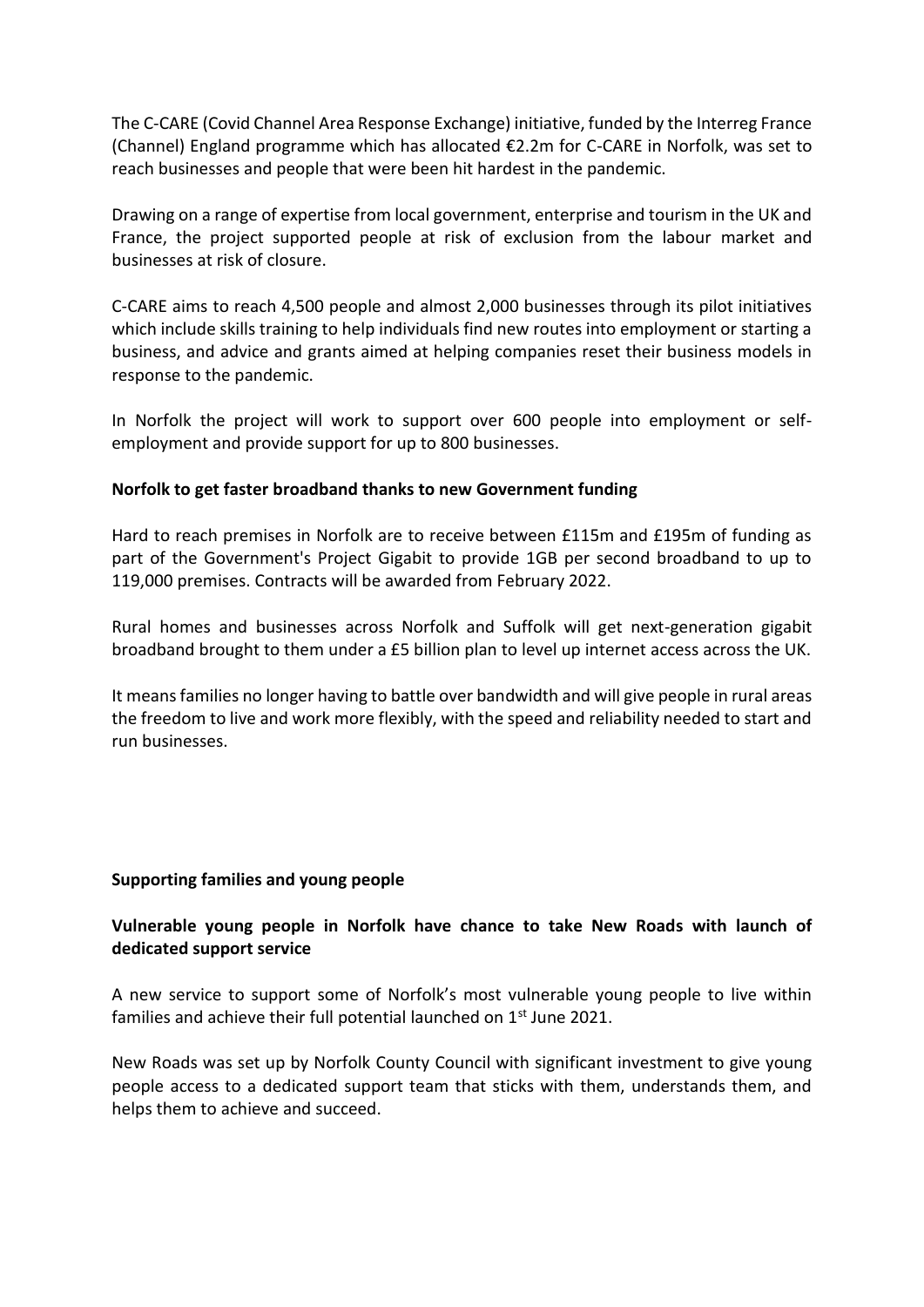Based out of two hubs, in Dereham and Norwich, the service provides young people with education, life coaching and speech and language therapy, as well as access to short term residential beds and foster care placements to help meet their needs.

The aim is to give young people stability, reduce risk-taking behaviour and help to avoid the need for long-term residential care, as well as longer term costs to themselves, the wider system and communities.

#### **Hundreds of free activities available for children and young people this Easter**

Bookings are now open for **[The Big Norfolk Holiday Fun](https://www.activenorfolk.org/public/bignorfolkholidayfun/)**, a programme of free activities that will run over the Easter holidays for 5–16-year-olds across Norfolk.

The scheme is provided as part of the government's Holiday Activities and Food (HAF) programme and is being delivered by Norfolk County Council in partnership with Active Norfolk.

After the success of HAF over the Christmas break and some brilliant feedback from parents, it's returning from 4 April though till 19 April with free activities for children eligible for means-tested free school meals. There'll be a fantastic range of activities taking place including outdoor adventure sports, dance and drama and circus skills across the county. With so many activities on offer, children will have an excellent range of ventures to take part in and may even discover a new passion.

#### **Free online business summer school for 16-25-year-olds in Norfolk**

There are so many options to choose from when leaving school - like apprenticeships, university, work experience, getting a job…

Or how about starting a business? It may seem a daunting idea at first, but there's lots of free help on offer.

Started in August 2021, the Business & IP Centre (BIPC) Norfolk, managed by Norfolk County Council's Library and Information Service, ran a free online Summer School for 16-25-yearolds to help them decide whether starting their own business might be right for them.

#### **Plans for thousands of new school places in Norfolk**

More than a dozen new primary schools could be needed in Norfolk in the next decade, to cater for growing pupil numbers in areas of development.

A report to Norfolk County Council's Cabinet highlighted the scale of school development that is likely to be needed to support Norfolk's growing communities. It addresses both demographic changes and population growth from new housing.

The report, discussed by members on  $31<sup>st</sup>$  January, provided a snapshot of the council's plans to ensure there are sufficient school places for Norfolk children aged four to 16.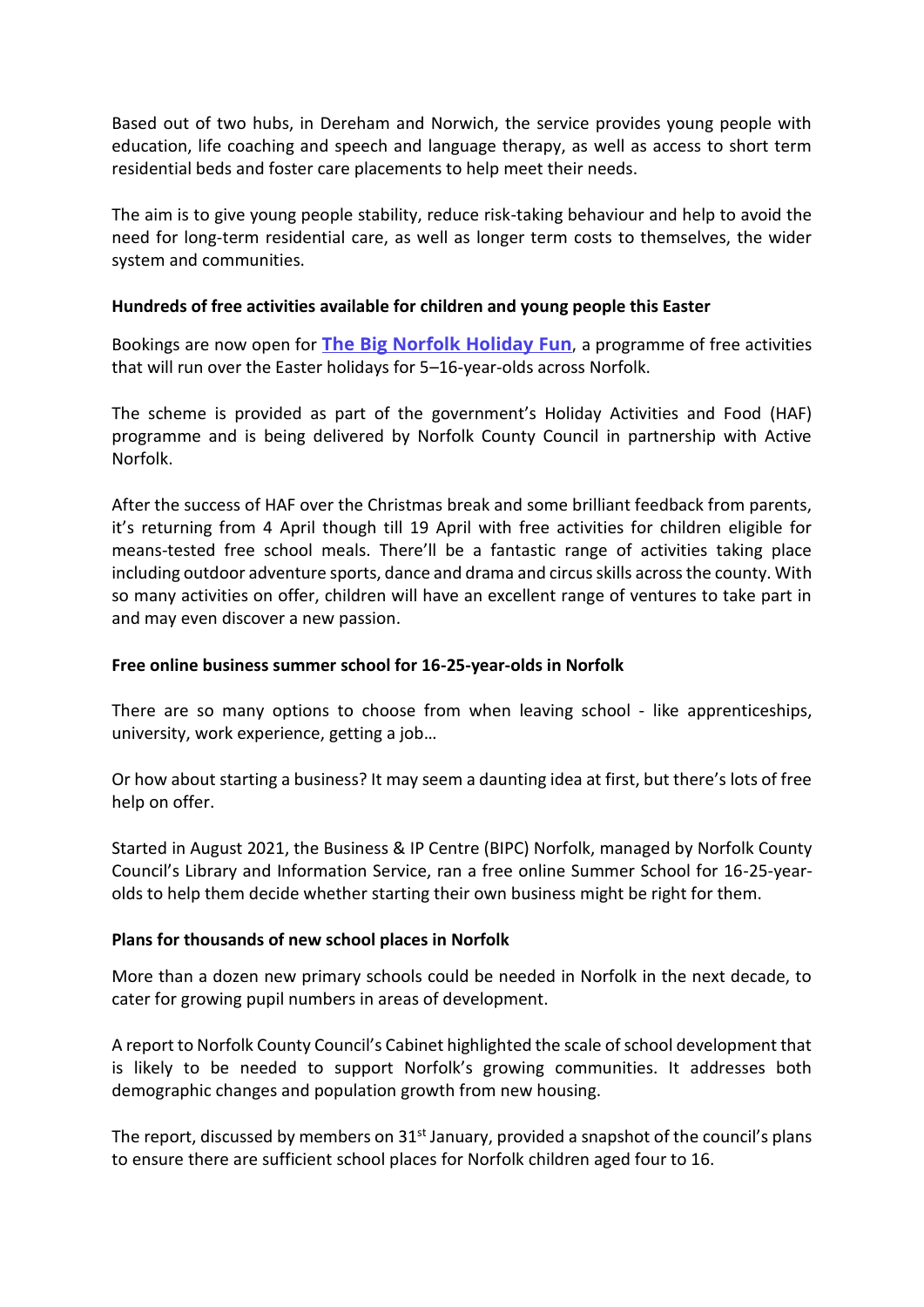Alongside district councils, the County Council expects to secure nearly £100m in developer contributions for the proposed new and extended schools but if all of the places are needed, a further £191m would need to be found.

Some of this will be met by Community Infrastructure Levy and government grant contributions.

#### **Inspectors praise support for children in care in Norfolk**

Most children in care in Norfolk are well looked after and receive good support for their emotional and mental health and education, Ofsted inspectors have found.

A team of Her Majesty's Inspectors visited Norfolk County Council in October for a two-day focused visit of the council's services for children in its care.

In a letter detailing their findings, inspectors said that social workers know their children well, listen to them and help them to understand their experiences.

Ofsted's visit follows a **[similar focused visit in 2019](https://www.norfolk.gov.uk/news/2019/10/consistently-strong-decision-making-helping-families-get-the-right-help-first-time)**, which looked at how the council responds to child safeguarding calls and referrals. Following that visit, inspectors described the quality of decision making as "consistently strong".

#### **Caring for our environment**

#### **Carbon cutting commitment central to new county transport plan**

A plan set to drive the county's transport policy for the next 15 years was discussed by County Councillors in August.

The ambitious Local Transport Plan has at its heart the aim to support a growing economy, strengthen communities and reduce our impact on the environment.

A carbon cutting commitment is central to the transport plan which supports the county council's pledge to achieve net zero carbon by 2030, which Councillors adopted as part of the authority's Environmental Policy in November 2019.

#### **Buzz created as pollinator paradises set for Norfolk roadsides**

Tripling the number of Roadside Nature Reserves in Norfolk were among a range of green measures considered by County Councillors last July.

Fewer cuts for rural roadsides, a pollinator action plan, and 188 more roadside nature reserves are all on the cards as part of plans to boost biodiversity along roads and paths across the county.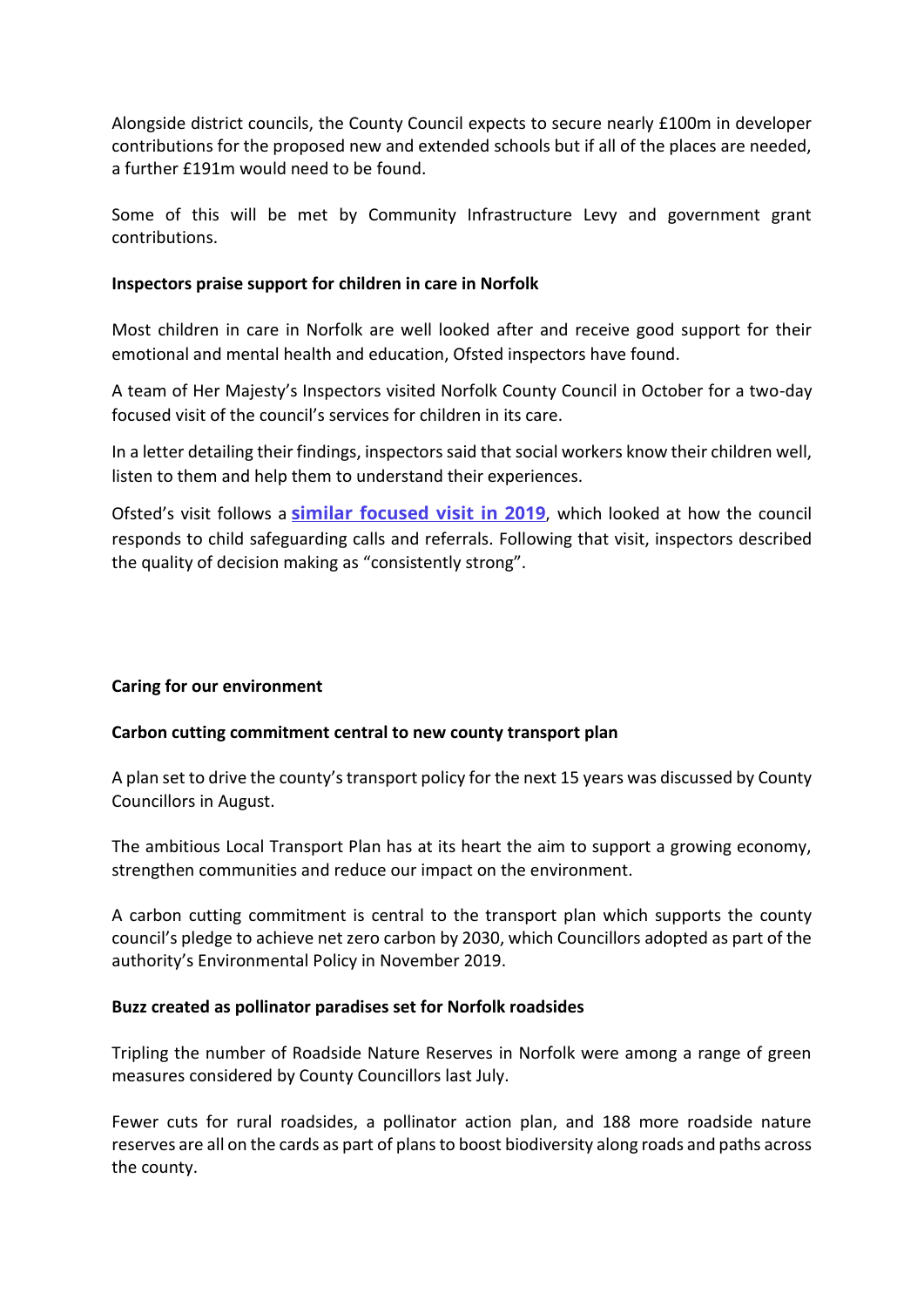Also on the agenda were plans to help boost cycling and walking across the county, and development of a new verge management policy which will include information for parish and town councils wishing to take on responsibility for verge cutting in their local area. The aim is to help involve local communities more in decisions about verge management near them.

# **6 Breckland Councillor's report**

Breckland District Councillors report for Annual Parish Meetings in Shipdham, Scarni ng and Cranworth 2022

During the continuing pandemic Breckland Council has continued to prioritise support ing individuals, local businesses and the wider community through a number of initiat ives. The Council has maintained all front line services, whilst deploying officers to w ork more agilely in supporting the community.

The Corporate Plan identifies four key themes, which have been the basis of the Cou ncil's priorities: Inspiring Communities, Thriving Places, Breckland 2035 and Working **Smarter** 

Inspiring Communities highlights

New Waste and recycling contract with councils in north and west Norfolk New temporary accommodation in Thetford for homeless or at risk of homelessness Grants and Adaptions Team to enable residents to stay in their own homes Disabled Facilities Grants Trained 100 Mental Health Champions Supported Breckland Youth Advisory Board Worked with programmes such as Daisy and Leeway to support survivors of domesti c abuse Provided and supported Vaccination centres Employed Covid officers, managing infection control Thriving Places highlights Replacement of streetlights with LED bulbs

Increased housing stock with new developments in Attleborough and Mileham

Rent deferments and lease variations during difficult times

Transformed waste space in Dereham to communal space Ellenor Fenn Garden

Supported over 300 businesses to become Covid safe

Digital Breckland Fund

Launched new Commercial Waste service

Supported 45 enterprises with Start-Up Scheme

Spring back programme

Breckland 2035 highlights

The Breckland 2035 Sustainability Strategy sets out how the Council will work with all agencies, residents and businesses to become a sustainable rural district council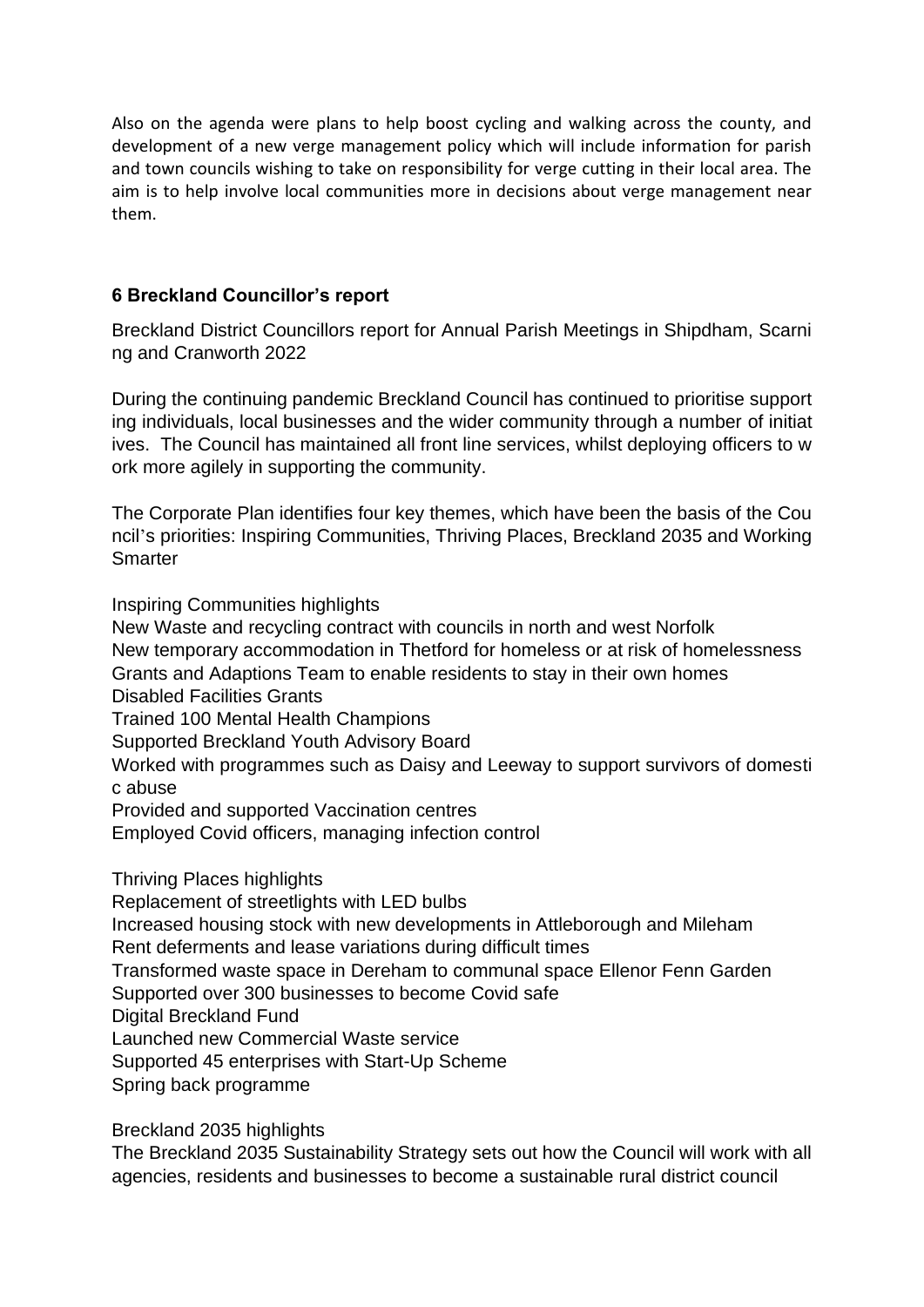Growing garden waste service Community Green Grants scheme Working with leisure centres to become more environmentally friendly Tree Planting scheme across the District

Working Smarter highlights

Significant transformation programme to change the way in which officers and electe d members undertake their roles.

On line chat-box

Agile Working Policy

Addressed health and wellbeing (including mental health) for staff working remotely Making website more accessible for all

Reviewed a number of officer teams to ensure best possible service for residents

In addition the Council have passed on all the Covid generated grants and financial a id from Central Government and still operate a number of assistance initiatives inclu ding the Household support grant

Further details of all Breckland community initiatives, facilities and work programmes are on the Council website

Parish councillors are encouraged to attend the Town and Parish Forum on 23rd May at 17.30 in Elizabeth House

Lynda Turner and Paul Hewett

# **7 Scarning Parochial Church Council's report**

We are all aware of how much the world has changed since the last report to an annual parish meeting. The Covid pandemic has had a major effect on all aspects of society.

As far as the Church of England was concerned, services were suspended from April to July 2020 and from Christmas 2020 to March 2021. Those services which did take place were subject to strict social distancing measures. Who would have thought that places in the pews would need to be pre-booked for services at Christmas 2020?

There was some controversy about the Archbishop of Canterbury's rulings on church closures at a time when many people might have wished to seek solace in their local churches.

Scarning Church has an open door policy and we ensured that the building was open as much as possible. We know that this was appreciated by a number of visitors during those particularly stressful times.

Canon Paul Cubitt became Rector of Dereham and Scarning in the summer of 2020. During the closures he and Team Vicar James Rosie ensured that services were available by Zoom and live streaming. The services were popular and it was clear that they reached more people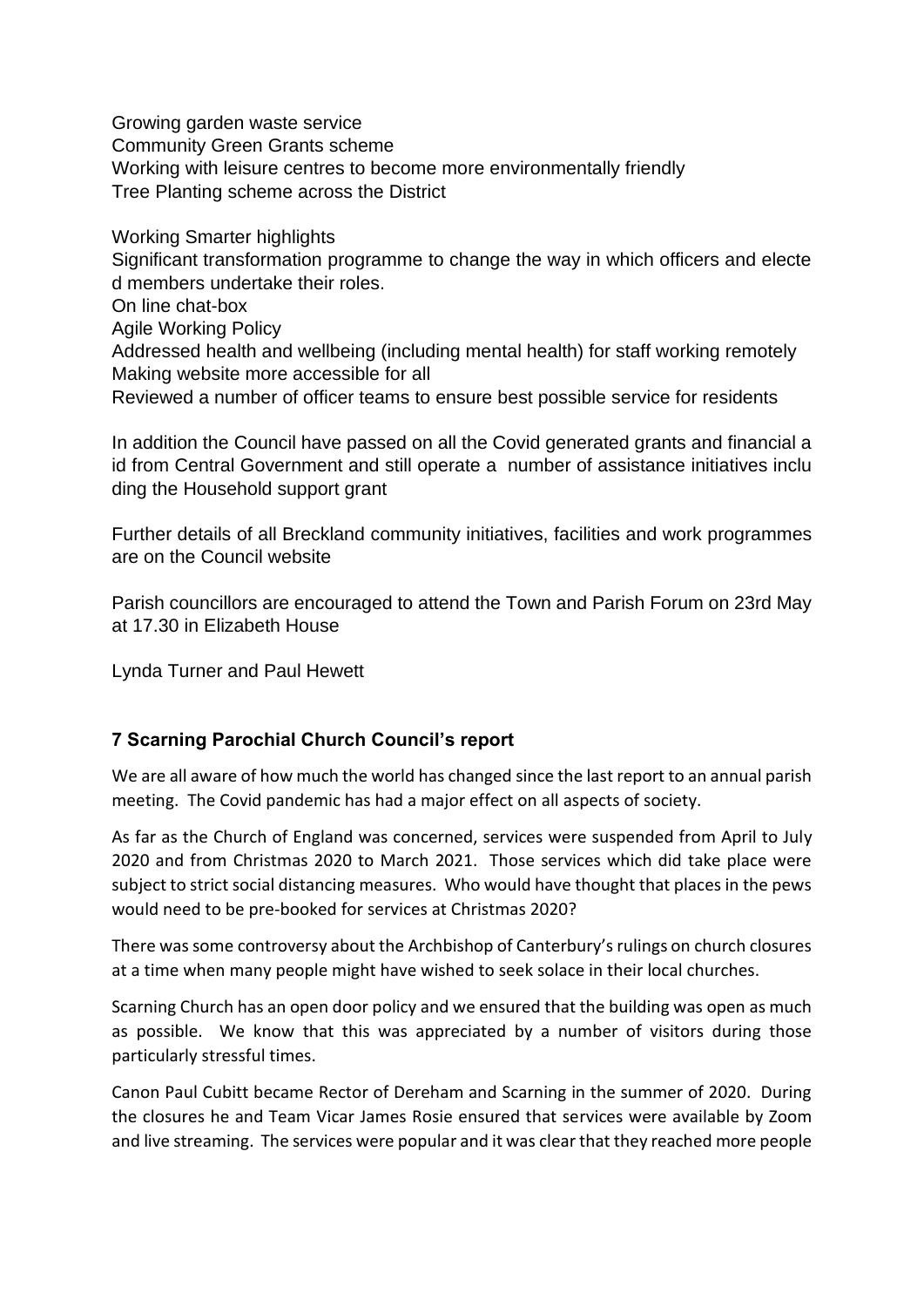than would have been in the congregations in normal times. Streamed services are continuing.

In 2020 the Harvest Festival, Remembrance Sunday service and children's Carol Service all took place out of doors.

From March 2021 services resumed their usual pattern. There were good attendances at the Remembrance Sunday and Christmas services, but people remain cautious. We have sadly lost a number of members of the congregation over the last two years.

We are pleased to have paid our parish share to the Diocese in full for the last two years. With a generous legacy we also completed the refurbishment of the final window in the nave.

The famous monthly coffee mornings were suspended for part of 2020 and from April to September 2021 but are now up and running again. The PCC is very grateful to everyone who runs and supports the coffee mornings. As well as providing much needed funds for the church, the gatherings have become a key part of the life of the village.

The band of bellringers continues to play and practise regularly. Revd Cubitt is an enthusiastic ringer and occasionally joins in. Again, we are grateful to the bell ringers for their support of the parish church.

We would like to thank the council for funding the cutting of the grass in the churchyard. We considered the suggestion that part of the churchyard might be turned into a wild flower meadow and consulted the Norfolk Wildlife Trust. However, to establish such a meadow takes a great deal of work and we do not have the resources to contemplate such a project at the moment.

We would also like to thank Keith Walpole for the upkeep of the garden of remembrance at the front of the church.

Some things have not changed in the pandemic. Over the last two festive seasons, it was, as usual, a delight to have the Christmas tree in the churchyard to complement the lights on the Village Hall. Thank you to the Parish Council for providing the tree.

Sue Rockley Tim Farnham Churchwardens

# **8 Scarning Playing Field Committee's report**

Charles Hewson noted that, like other organisations, the Playing Field Committee had suffered as a result of the pandemic. He noted that money was spent on the tennis courts last year and that the courts were being well used. The table tennis table was being used. The football club was using the playing field, but may stop from the end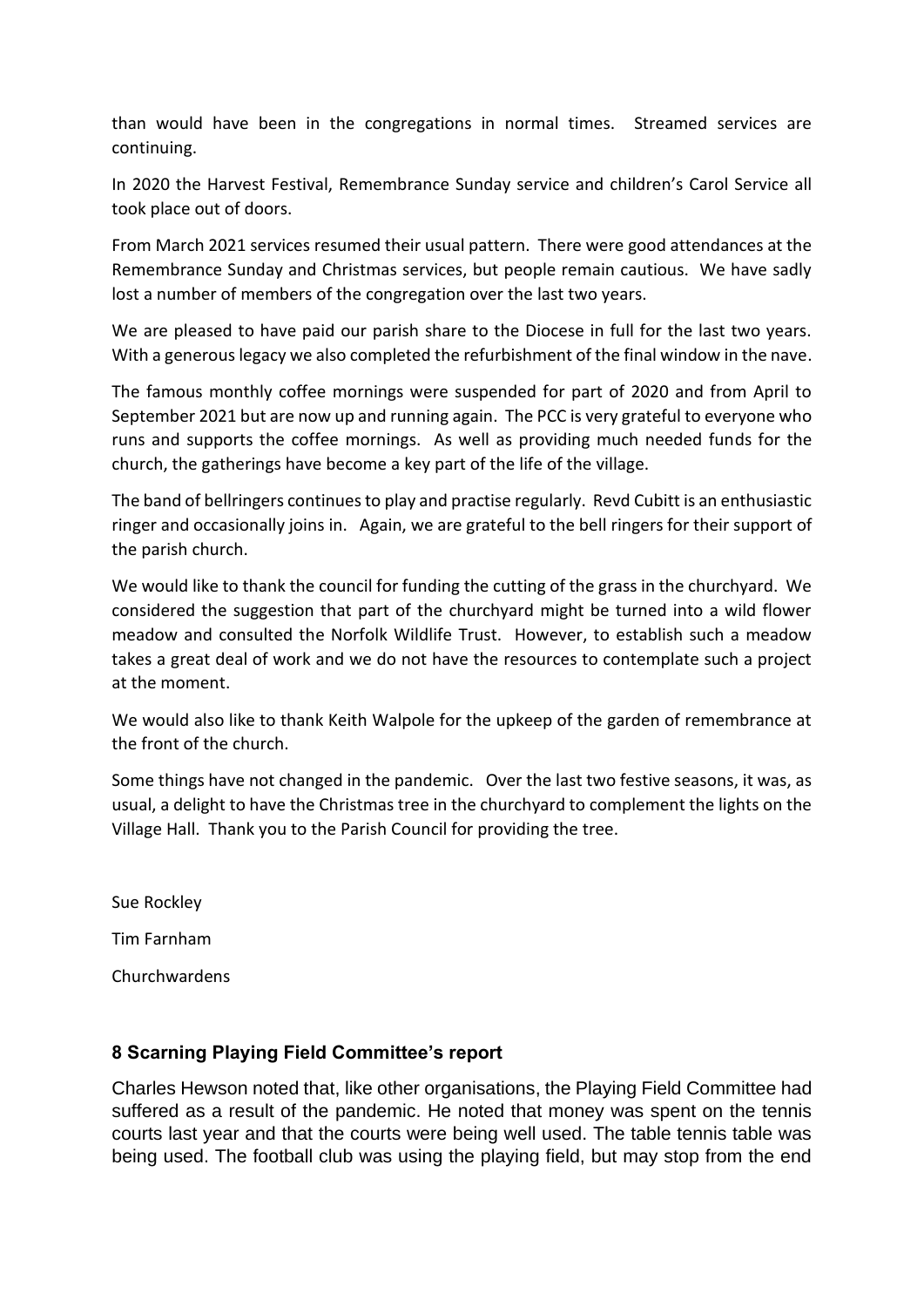of this season at which point Scarning FC may return. The Bowls Club continues to thrive. He noted that money will need to be spent on the pavilion.

# **9 Scarning Village Hall Trust's report**

Scarning Village Hall & Estate Trustees and staff have worked tirelessly throughout the Covid period to bring Scarning Village Hall, its premises and facilities up to a very high standard. It is a perfect medium sized letting hall for the village and surrounding district.

Village and Community Halls provide an important focal point for local residents and host a wide range of events and activities. Scarning Village Hall regularly hires out its facilities for monthly Coffee Mornings (a great opportunity to catch up with neighbours and friends and raise much needed funds for the Church), weekly Table Tennis Clubs, Village Hall, Parish Council, PCC and WI Meetings, together with The Dirty Donkey Do, children's parties and other private events to name but a few.

With the Government having removed the remaining domestic COVID restrictions in England, guidance suggests there are still easy and effective actions which we can all take to minimise the risk of catching COVID and keep ourselves and others safe. Scarning Village Hall & Estate Trust takes a sensible, proportionate approach to Health and Safety which is key to ensuring that the Hall provides a safe and healthy place for people to use. During these challenging times the Trust has continued to work for the benefit of the local community and continues to make every effort to ensure that Scarning Village Hall, with its excellent facilities and attention to detail, is a safe and welcoming environment. This means that, once again, everyone has the opportunity to embrace and enjoy regular village activities.

Spring is on its way, evenings are getting lighter and we look forward to days filled with sunshine, laughter and exciting events including Village celebrations over a period of four days for the Queen's Platinum Jubilee in June - a once in a lifetime opportunity for everyone to enjoy.

Our new extended kitchen with dishwasher, microwave, oven and hob, a large fridge and serving hatch, together with small meeting room and spacious main hall makes this an ideal venue for informal gatherings and parties. With the added facility of Wi-Fi this now opens the doors for business meetings, seminars and other presentations, courses etc.

The Trustees are planning with the Playing Field Committee and Scarning Parish Council to work together to improve off road car parking. This will be a new and exciting development and we look forward to helping to make this project a reality sometime in the future.

The Trustees of Scarning Village Hall and Estate Trust

### **10 Scarning VC Primary School's report**

Over the last two years the staff and wider school community have risen admirably to the challenges presented by the pandemic. At the time of writing, school life is pretty much back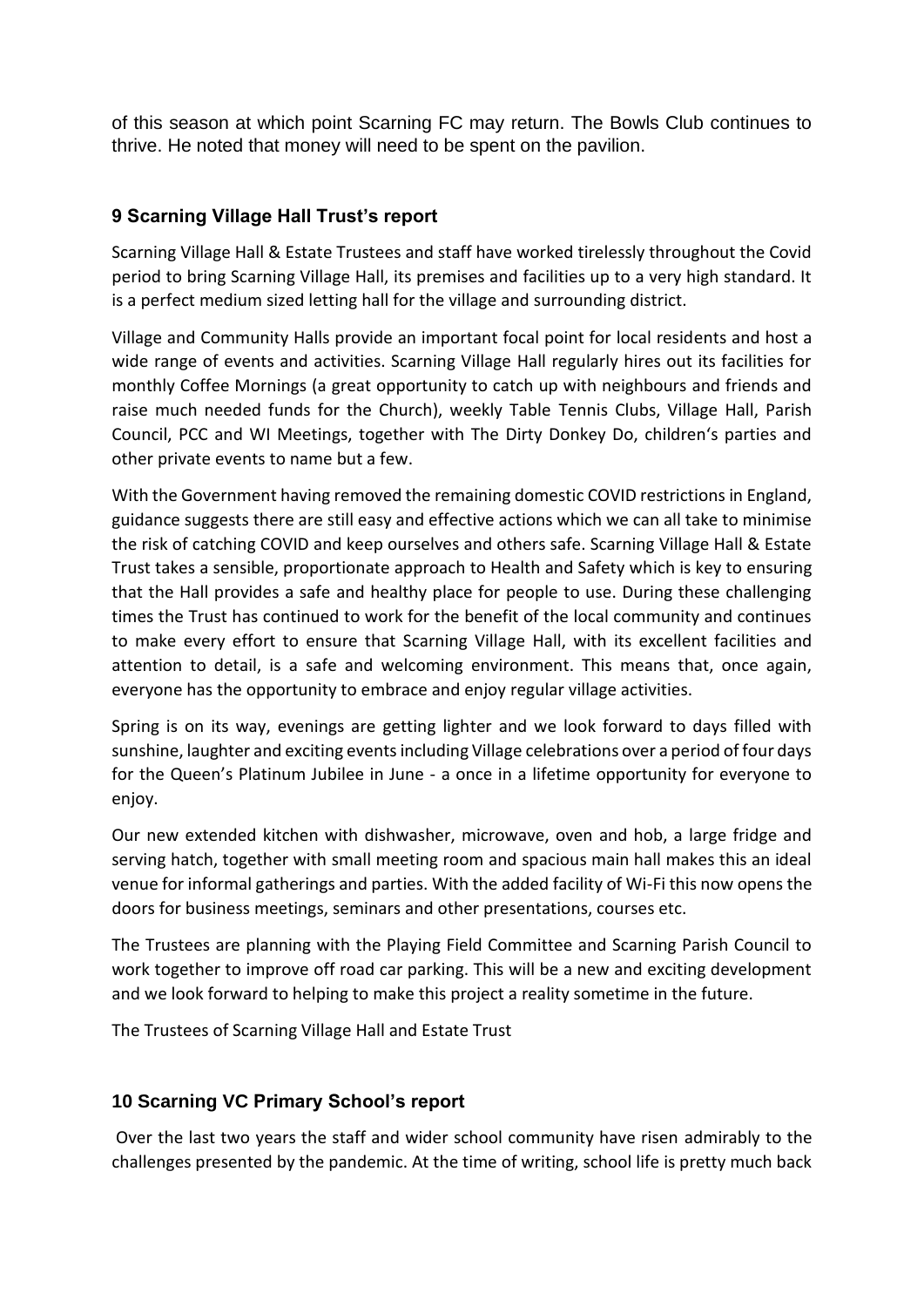to normal. Essentially the experience for the children since September has been fairly untroubled by Covid, except of course when the children themselves have had had it, or when their teacher or the wider class team have been sick.

We have had peaks and troughs with this - arguably our most challenging time staffing wise occurred in the weeks before this Easter break. We look forward to more settled Summer Term as regards staff and pupil sickness.

The school roll is now 420 and we remain popular with an intake of 60 anticipated in September. This is effectively our capacity. Growth in the future is not anticipated.

We are very far from the time when legend has it the entire school could fit on to one coach. Indeed, one of our staff reckons this may have occurred as relatively recently as 30 years ago. Drop off and pick up times continue to prove problematic from a parking and congestion point of view. We have staggered slightly these parts of the day and hopefully this does have some impact.

The police have attended from time to time to re-inforce sensible parking practice, and we are in touch with them when we need to be.

Whilst the overall staff has grown - in keeping with growth in roll - we have seen very good staff retention. This is very useful in ensuring standards remain high, behaviour good and practice consistent.

The governing body has continued to provide invaluable support to the leadership of the school. They have been worried about low governor numbers, but happily, two new governors with much experience have recently been co-opted on.

Since I last wrote a report to you (2019) our Early Year Foundation Stage have grown to love life in their new, purpose built classrooms. It has provided them with a gentle start to school life, away from the relative hustle and bustle of the main school. We feel it offers a good halfway house between pre-school and the national curriculum that, for them, starts in Year 1.

I note in my last report to you in that we had made use of the Church for Christmas and Easter services. It is our intention that these return next academic year, with a Christingle for the younger children - an event to look forward to. Sports, arts and cultural activities have continued to take place throughout the year.

Highlights since my last report have included:

- The continuing success of the Children's University at Scarning.
- 47 external sports events scheduled to have been completed by the end of the year
- 'Inspire Days' based around a variety of themes e.g. 'Comedy' and 'The Jubilee'

• Our re-vamped curriculum delivering a broad and balanced curriculum to the children with many exciting features e.g. Forest School for Reception, the Key Stage 2 Lecture programme The school has continued to enjoy great support from the Secker Trust. During the pandemic they supported us in many ways e.g. funding extra lap-tops for children who did not have